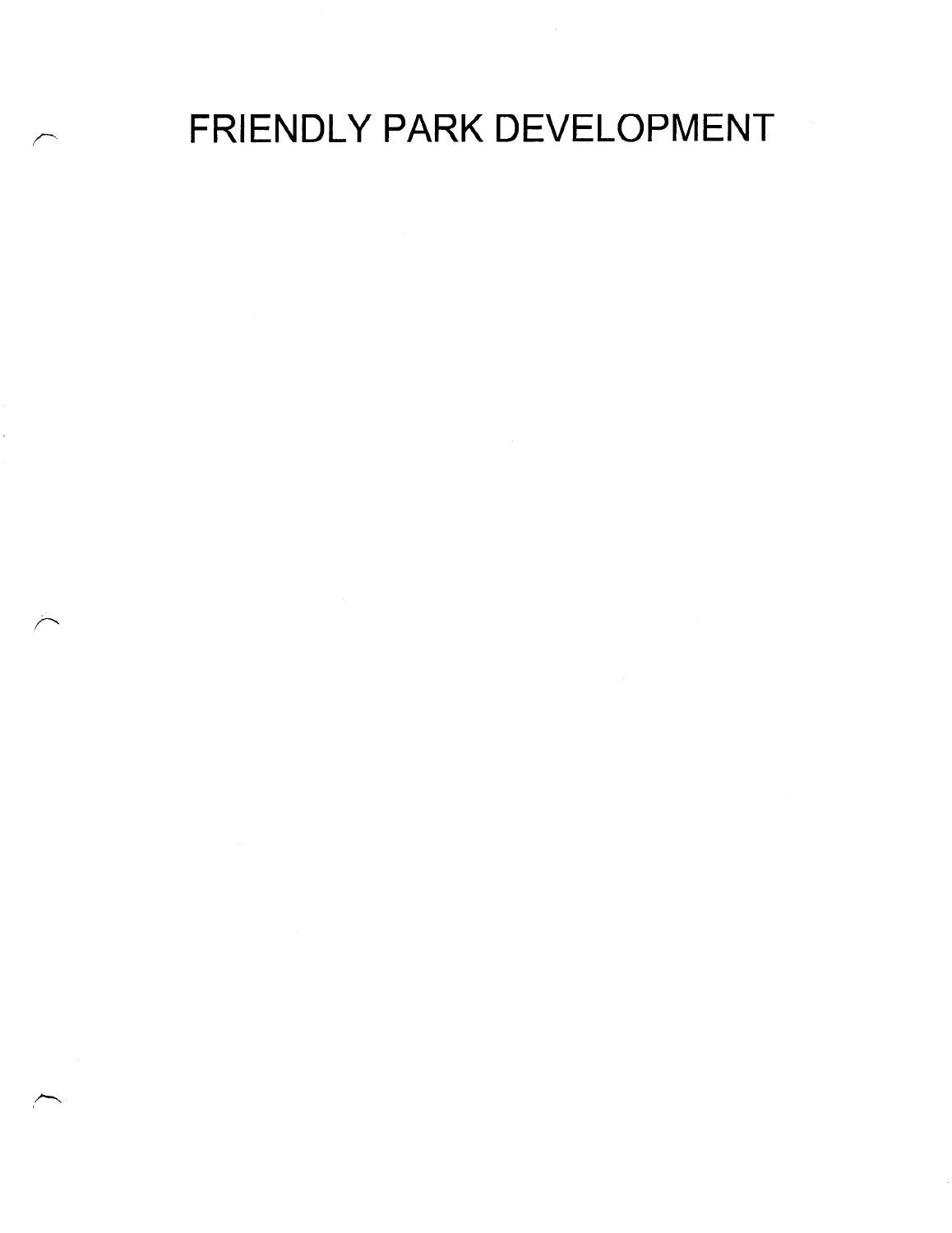|                        | Cancels P.S.C. Ky. No                                        |
|------------------------|--------------------------------------------------------------|
|                        |                                                              |
|                        |                                                              |
|                        | FRIENDLY PARK DEVELOPMENT                                    |
|                        |                                                              |
|                        | ОF                                                           |
| OWENSBORO              |                                                              |
|                        |                                                              |
|                        | Rates, Rules and Regulations for Furnishing<br>SEWER SERVICE |
|                        |                                                              |
|                        | AT                                                           |
|                        |                                                              |
|                        |                                                              |
| FRIENDLY VILLAGE KY.   |                                                              |
|                        | CHECKED                                                      |
|                        | Public Service Commission<br>JUN 1 1 1982                    |
|                        |                                                              |
|                        | RATES AND TARIFFS                                            |
|                        |                                                              |
|                        | Filed with PUBLIC SERVICE COMMISSION OF<br><b>KENTUCKY</b>   |
|                        |                                                              |
|                        |                                                              |
| ISSUED $5.5.5.2.$ 2.2. | EFFECTIVE $3 - 2/$ 1979                                      |
|                        |                                                              |
|                        |                                                              |
|                        | ISSUED BY Friendly Parksey<br>BY                             |

 $\sim$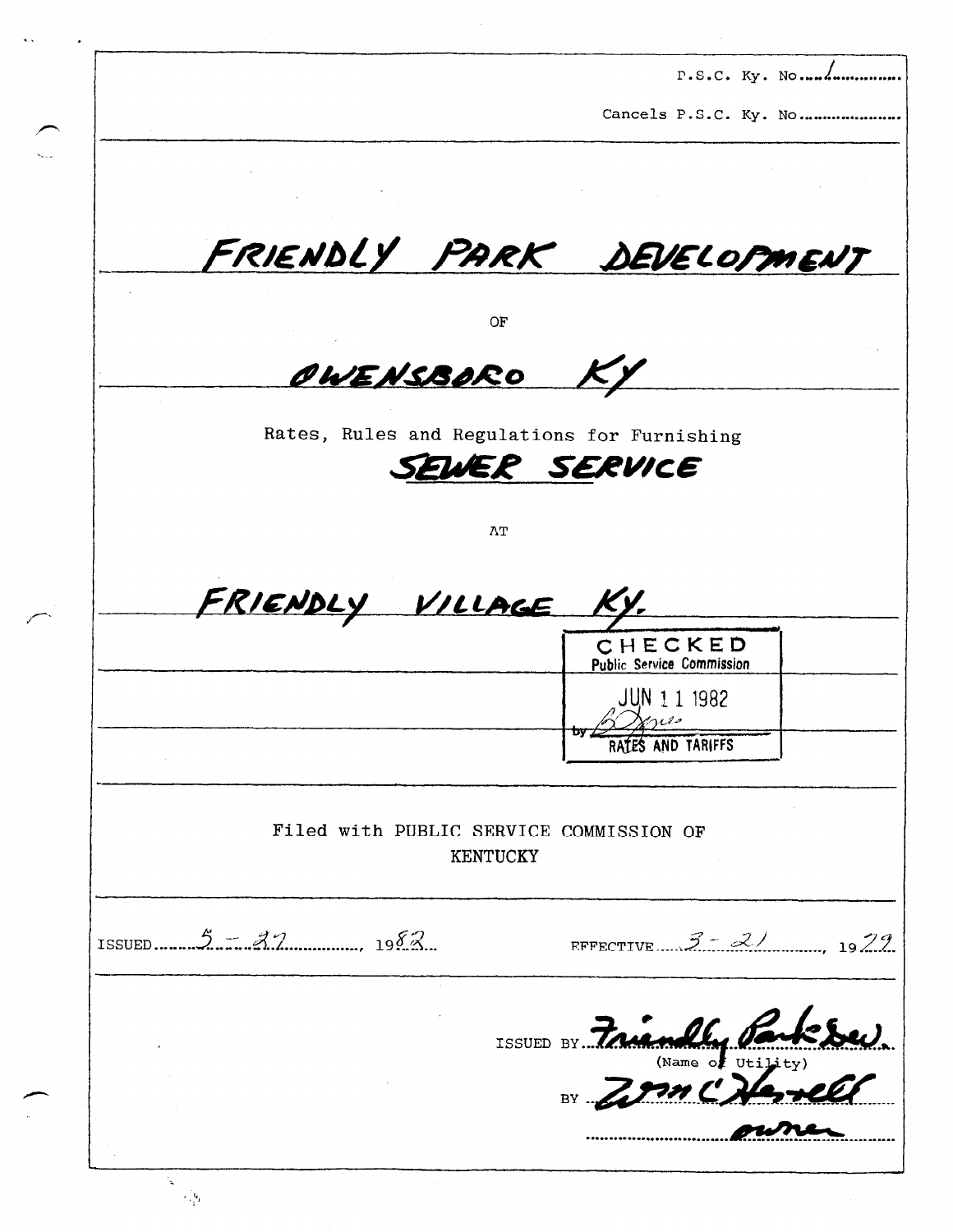| Form for filing Rate Schedules | FOr Friendly Ville<br>Community, Town or City   |                      |
|--------------------------------|-------------------------------------------------|----------------------|
|                                | P.S.C. NO.                                      |                      |
|                                | Arizzal SHEET NO.                               |                      |
| <u>Friendly Parks</u>          | CANCELLING P.S.C. NO.                           |                      |
|                                | SHEET NO.                                       |                      |
|                                | CLASSIFICATION OF SERVICE                       |                      |
|                                |                                                 | RATE<br>PER UNIT     |
| Single Family                  | month                                           | $11.50$ <sup>1</sup> |
|                                |                                                 |                      |
|                                |                                                 |                      |
|                                |                                                 |                      |
|                                |                                                 |                      |
|                                |                                                 |                      |
|                                |                                                 |                      |
|                                |                                                 |                      |
|                                | CHECKED                                         |                      |
|                                | <b>Public Service Commission</b><br>JUN 11 1982 |                      |
|                                | وجربم<br>b٧<br>RATES AND TARIFFS                |                      |
|                                |                                                 |                      |
|                                |                                                 |                      |
|                                |                                                 |                      |
| DATE OF ISSUE $5 - 37 - 82$    | DATE EFFECTIVE $3-3/-7$                         |                      |
| ISSUED BY<br>Name of Officer   | TITLE                                           |                      |

 $\mathcal{L}$